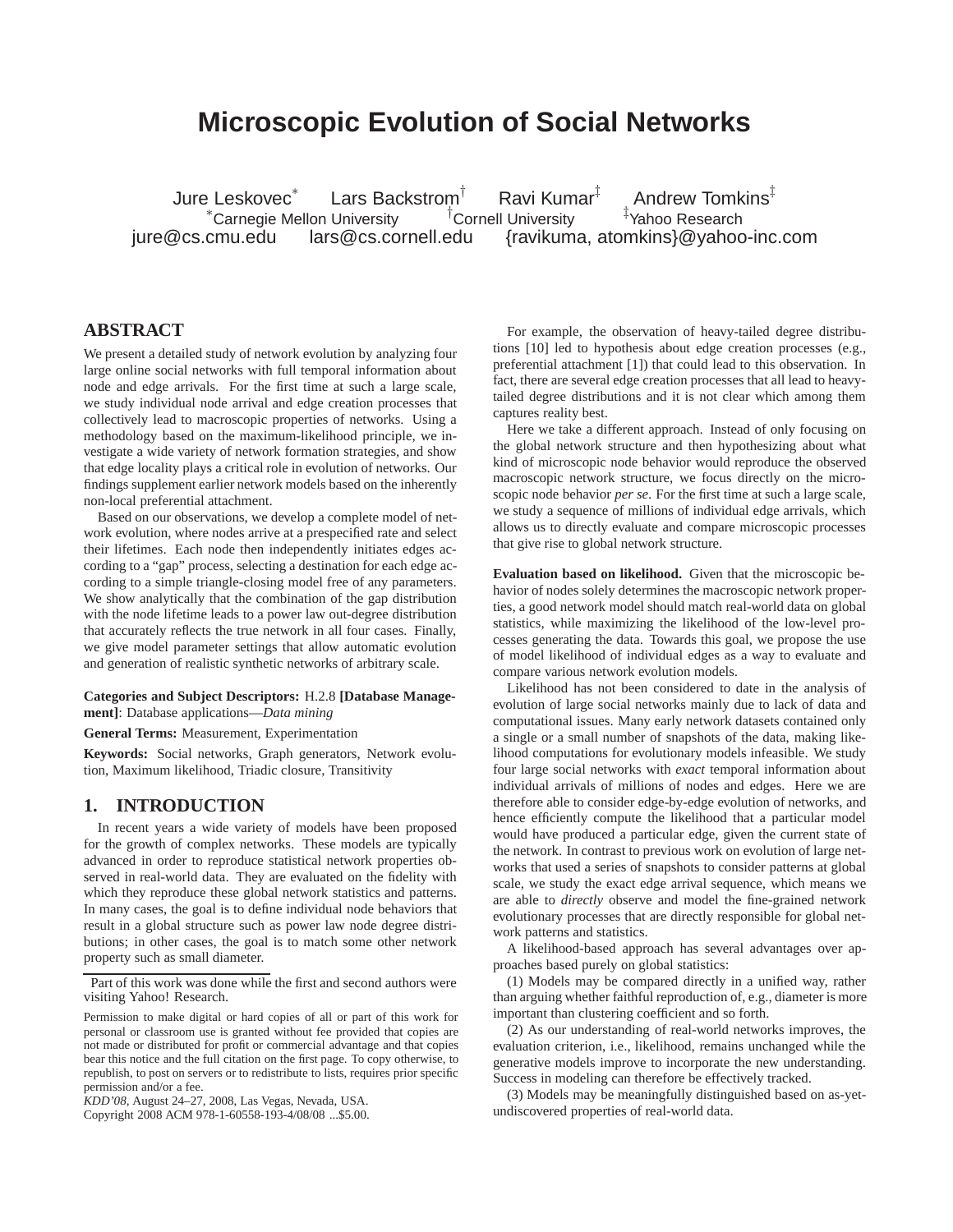**Data and model structure.** We consider four large online social network datasets — FLICKR (flickr.com, a photo-sharing website), DELICIOUS (del.icio.us, a collaborative bookmark tagging website), YAHOO! ANSWERS (answers.yahoo.com, a knowledge sharing website), and LINKEDIN (linkedin.com, a professional contacts website) — where nodes represent people and edges represent social relationships. These networks are large with up to millions of nodes and edges, and the time span of the data ranges from four months to almost four years. All the networks are in early stages of their evolution with the connected component being small and the clustering coefficient increasing over time.

We consider models that can be decomposed into three core processes, namely, the node arrival process (governs the arrival of new nodes into the network), the edge initiation process (determines for each node when it will initiate a new edge), and the edge destination selection process (determines the destination of a newly initiated edge). Our networks do not include removal of nodes or edges, so we do not model deletion (although we do model the "death" of a node in the sense that it ceases producing new edges).

**Our results.** We begin with a series of analyses of our four networks, capturing the evolution of key network parameters, and evaluation of the extent to which the edge destination selection process subscribes to preferential attachment. We show that the inherently non-local nature of preferential attachment is fundamentally unable to capture important characteristics in these networks. To the best of our knowledge, this is the first direct large-scale validation of the preferential attachment model in real networks.

Next, we provide a detailed analysis of the data in order to consider parsimonious models for edge destination selection that incorporate locality. We evaluate a wide variety of such models using the maximum-likelihood principle and choose a simple triangleclosing model that is free of parameters. Based on the findings, we then propose a complete network evolution model that accurately captures a variety of network properties. We summarize our model based on the three processes listed earlier.

Node arrival process. We find large variation in node arrival rates over the four networks, ranging from exponential to sub-linear growth. Thus we treat node arrival rate as input to our model.

Edge initiation process. Upon arrival, a node draws its lifetime and then keeps adding edges until reaching its lifetime, with edges inter-arrival rate following a power law with exponential cut-off distribution. We find that edge initiations are *accelerating* with node degree (age), and prove that this leads to power law out degree distributions. The model produces accurate fits and high likelihood.

Edge destination selection process. We find that most edges (30%– 60%) are local as they close triangles, i.e., the destination is only two hops from the source. We consider a variety of triangle-closing mechanisms and show that a simple scheme, where a source node chooses an intermediate node uniformly from among its neighbors, and then the intermediate node does the same, has high likelihood.

Our model is simple and easy to implement. It precisely defines the network evolution process, and we also give parameter settings that allow others to generate networks at arbitrary scale or to take a current existing network and further evolve it. We show that our model produces realistic social network evolution following the true evolution of network properties such as clustering coefficient and diameter; our purely local model gives rise to accurate global properties.

# **2. RELATED WORK**

Many studies on online social networks, world wide web, and biological networks focused on macroscopic properties of static networks such as degree distributions, diameter, clustering coefficient, communities, etc; work in this area includes [10, 21, 2, 18, 8, 7]. Similarly, macroscopic properties of network evolution, like densification and shrinking diameters, were examined [16, 11, 19, 13].

Given that the classical Erdös–Rényi model cannot capture the above network characteristics, a number of alternate network models have been proposed. The copying [14] and the preferential attachment [1] models belong to this category. The Forest Fire model [16] attempts to explain the densification and decreasing-diameter phenomena observed in real networks. See [6] for a topic survey.

Recently, researchers examined the finer aspects of edge creation by focusing on a small set of network snapshots. The role of common friends in community formation was analyzed by Backstrom et al. [3]. Kleinberg and Liben-Nowell [17] studied the predictability of edges in social networks. The role of triangle closure in social networks was long known to sociologists. Simmel theorized that people with common friends are more likely to create friendships and Krackhardt and Handcock [12] applied this theory to explain the evolution of triangle closures. A network model based on closed triangles was proposed by Shi et al. [20].

The maximum-likelihood principle has been typically used to estimate network model parameters [15, 22, 23] or for model selection [4], which often requires expensive computations of high dimensional integrals over all possible node arrival sequences. In contrast, we use the likelihood in a much more direct way to evaluate and compare different modeling choices at a microscopic level.

## **3. PRELIMINARIES**

**Datasets.** For each of our four large network datasets, we know the exact time of all the node/edge arrivals. Table 1 gives the basic statistics of the four networks. All the networks slowly densify with a densification exponent [16]  $\rho \approx 1.2$ . All the networks, except DELICIOUS, have shrinking diameter. In FLICKR, ANSWERS, and LINKEDIN, the effective diameter reaches the maximum value of 10 when the network has around 50,000 nodes, and then slowly decreases to the around 7.5; in DELICIOUS, the diameter is practically constant. Also, in all the networks, a majority of edges are bidirectional (column  $E<sub>b</sub>$ ). The reciprocity is 73% in FLICKR, 81% in DELICIOUS, and 58% in ANSWERS; LINKEDIN is undirected, but we know the edge initiator. The fraction of nodes that belongs to the largest weakly connected component is 69% in FLICKR, 72% in DELICIOUS, 81% in ANSWERS, and 91% in LINKEDIN.

**Notation.** Let N, E, and T denote the total number of nodes, edges, and the span of the data in days. Let  $G_t$  be a network composed from the earliest t edges,  $e_1, \ldots, e_t$  for  $t \in \{1, \ldots, E\}$ . Let  $t(e)$  be the time when the edge e is created, let  $t(u)$  be the time when the node u joined the network, and let  $t_k(u)$  be the time when the  $k^{th}$  edge of the node u is created. Then  $a_t(u) = t-t(u)$ denotes the age of the node u at time t. Let  $d_t(u)$  denote the degree of the node u at time t and  $d(u) = d_T(u)$ . We use [·] to denote a predicate (takes value of 1 if expression is true, else 0).

**Maximum-likelihood principle.** The maximum-likelihood estimation (MLE) principle can be applied to compare a family of parameterized models in terms of their likelihood of generating the observed data, and as a result, pick the "best" model (and parameters) to explain the data. To apply the likelihood principle, we consider the following setting: we evolve the network edge by edge,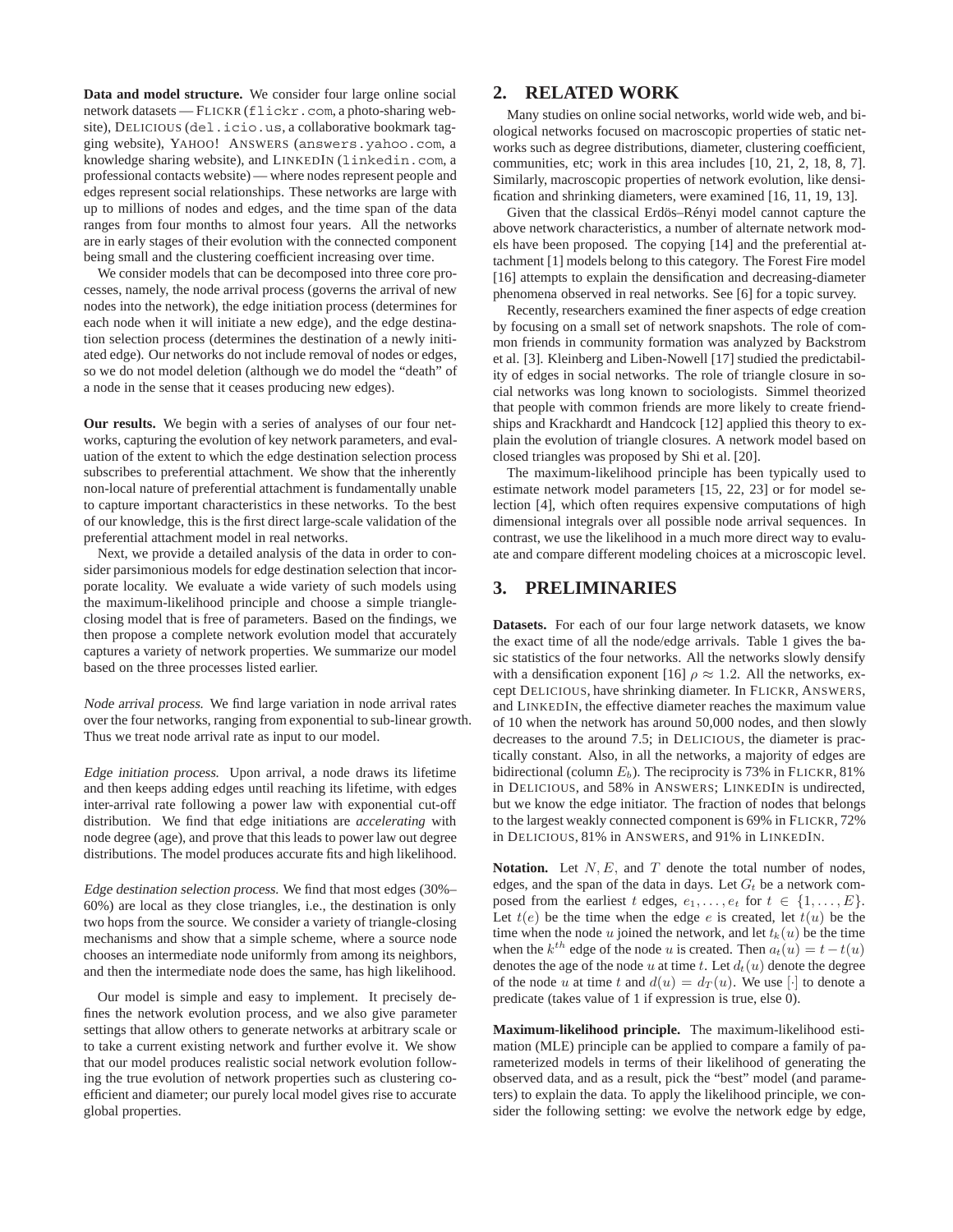| <b>Network</b>                      |     |           | E          | Eъ         | E.,        | EΛ         | $\%$            |      |
|-------------------------------------|-----|-----------|------------|------------|------------|------------|-----------------|------|
| FLICKR (03/2003-09/2005)            | 621 | 584.207   | 3.554.130  | 2.594,078  | 2.257.211  | 1.475.345  | 65.63 1.32 1.44 |      |
| DELICIOUS (05/2006-02/2007)         | 292 | 203.234   | 430.707    | 348,437    | 348,437    | 96.387     | 27.66 1.15      | 0.81 |
| ANSWERS (03/2007-06/2007)           | 121 | 598.314   | 1.834.217  | 1.067.021  | 1.300.698  | 303.858    | 23.36 1.25 0.92 |      |
| LINKEDIN $(05/2003-10/2006)$   1294 |     | 7,550,955 | 30,682,028 | 30,682,028 | 30,682,028 | 15.201.596 | 49.55 1.14 1.04 |      |

**Table 1:** Network dataset statistics.  $E_b$  is the number of bidirectional edges,  $E_u$  is the number of edges in undirected network,  $E_{\Delta}$  is **the number of edges that close triangles,** % is the fraction of triangle-closing edges,  $\rho$  is the densification exponent  $(E(t) \propto N(t)^{\rho}$ ), **and**  $\kappa$  **is the decay exponent**  $(E_h \propto \exp(-\kappa h))$  of the number of edges  $E_h$  closing h hop paths (see Section 5 and Figure 4).



**Figure 1: Probability** pe(d) **of a new edge** e **choosing a destination at a node of degree** d**.**

and for every edge that arrives into the network, we measure the likelihood that the particular edge endpoints would be chosen under some model. The product of these likelihoods over all edges will give the likelihood of the model. A higher likelihood means a "better" model in the sense that it offers a more likely explanation of the observed data. For numerical purposes, we use log-likelihoods.

### **4. PREFERENTIAL ATTACHMENT**

In this section we study the bias in selection of an edge's source and destination based on the degree and age of the node.

## **4.1 Edge attachment by degree**

The preferential attachment (PA) model [1] postulates that when a new node joins the network, it creates a constant number of edges, where the destination node of each edge is chosen proportional to the destination's degree. Using our data, we compute the probability  $p_e(d)$  that a new edge chooses a destination node of degree d;  $p_e(d)$  is normalized by the number of nodes of degree d that exist just before this step. We compute:

$$
p_e(d) = \frac{\sum_t [e_t = (u, v) \land d_{t-1}(v) = d]}{\sum_t |\{u : d_{t-1}(u) = d\}|}.
$$

First, Figure 1(a) shows  $p_e(d)$  for the Erdős–Rényi [9] random network,  $G_{np}$ , with  $p = 12/n$ . In  $G_{np}$ , since the destination node is chosen independently of its degree, the line is flat. Similarly, in the PA model, where nodes are chosen proportionally to their degree, we get a linear relationship  $p_e(d) \propto d$ ; see Figure 1(b).



**Figure 2: Average number of edges created by a node of age** a**.**

Next we turn to our four networks and fit the function  $p_e(d) \propto$  $d^{\tau}$ . In FLICKR, Figure 1(c), degree 1 nodes have lower probability of being linked as in the PA model; the rest of the edges could be explained well by PA. In DELICIOUS, Figure 1(d), the fit nicely follows PA. In ANSWERS, Figure 1(e), the presence of PA is slightly weaker, with  $p_e(d) \propto d^{0.9}$ . LINKEDIN has a very different pattern: edges to the low degree nodes do not attach preferentially (the fit is  $d^{0.6}$ ), whereas edges to higher degree nodes are more "sticky" (the fit is  $d^{1.2}$ ). This suggests that high-degree nodes in LINKEDIN get super-preferential treatment. To summarize, even though there are minor differences in the exponents  $\tau$  for each of the four networks, we can treat  $\tau \approx 1$ , meaning, the attachment is essentially linear.

#### **4.2 Edges by the age of the node**

Next, we examine the effect of a node's age on the number of edges it creates. The hypothesis is that older, more experienced users of a social networking website are also more engaged and thus create more edges.

Figure 2 plots the fraction of edges initiated by nodes of a certain age. Then  $e(a)$ , the average number of edges created by nodes of age  $a$ , is the number of edges created by nodes of age  $a$  normalized by the number of nodes that achieved age a:

$$
e(a) = \frac{|\{e = (u, v) : t(e) - t(u) = a\}|}{|\{t(u) : t_e - t(u) \ge a\}|},
$$

where  $t_{\ell}$  is the time when the last node in the network joined.

Notice a spike at nodes of age 0. These correspond to the people who receive an invite to join the network, create a first edge, and then never come back. For all other ages, the level of activity seems to be uniform over time, except for LINKEDIN, in which activity of older nodes slowly increases over time.

#### **4.3 Bias towards node age and degree**

Using the MLE principle, we study the combined effect of node age and degree by considering the following four parameterized models for choosing the edge endpoints at time  $t$ .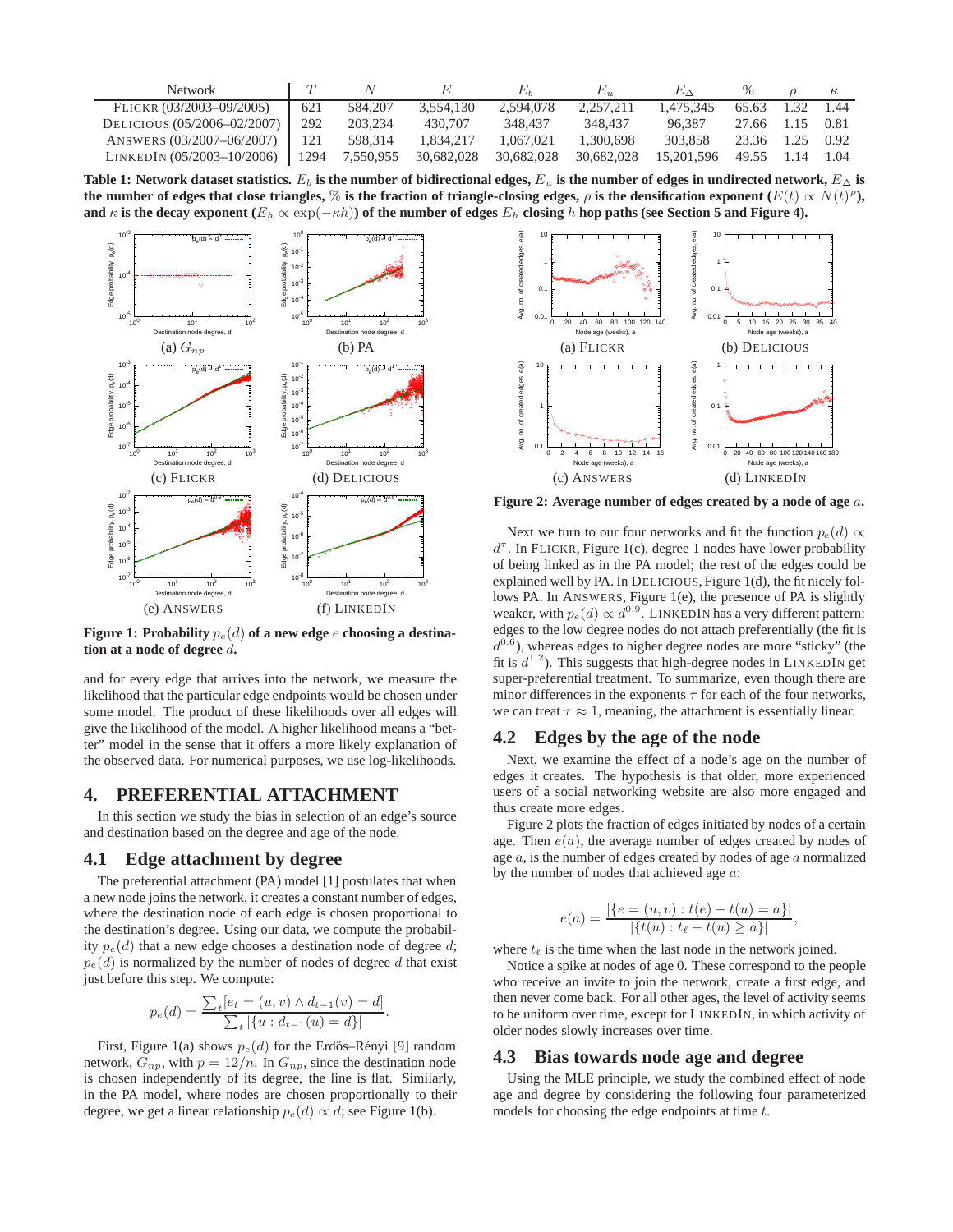

**Figure 3: Log-likelihood of an edge selecting its source and destination node. Arrows denote** τ **at highest likelihood.**

• D: The probability of selecting a node  $v$  is proportional to its current degree raised to power  $\tau$ :  $d_t(v)^\tau$ .

• DR: With probability  $\tau$ , the node v is selected preferentially (proportionally to its degree), and with probability  $(1 - \tau)$ , uniformly at random:  $\tau \cdot d_t(v) + (1 - \tau) \cdot 1/N(t)$ .

• A: The probability of selecting a node is proportional to its age raised to power  $\tau$ :  $a_t(v)^\tau$ 

• DA: The probability of selecting a node  $v$  is proportional the product of its current degree and its age raised to the power  $\tau$ :  $d_t(v)$  ·  $a_t(v)$ <sup> $\tau$ </sup>.

Figure 3 plots the log-likelihoods under different models, as a function of  $\tau$ . The red curve plots the log-likelihood of selecting a source node and the green curve for selecting the destination node of an edge.

In FLICKR the selection of destination is purely preferential: model D achieves the maximum likelihood at  $\tau = 1$ , and model DA is very biased to model D, i.e.,  $\tau \approx 1$ . Model A has worse likelihood but model DA improves the overall log-likelihood by around 10%. Edge attachment in DELICIOUS seems to be the most "random": model D has worse likelihood than model DR. Moreover the likelihood of model DR achieves maximum at  $\tau = 0.5$  suggesting that about 50% of the DELICIOUS edges attach randomly. Model A has better likelihood than the degree-based models, showing edges are highly biased towards young nodes. For ANSWERS, models D, A, and DR have roughly equal likelihoods (at the optimal choice of  $\tau$ ), while model DA further improves the log-likelihood by 20%, showing some age bias. In LINKEDIN, age-biased models are worse than degree-biased models. We also note strong degree preferential bias of the edges. As in FLICKR, model DA improves the log-likelihood by 10%.

We notice that selecting an edge's destination node is harder than selecting its source (the green curve is usually below the red). Also, selecting a destination appears more random than selecting a source — the maximum likelihood  $\tau$  of the destination node (green curve) for models D and DR is shifted to the left when compared to the source node (red), which means the degree bias is weaker. Similarly, there is a stronger bias towards young nodes in selecting an edge's source than in selecting its destination. Based on the observations, we conclude that PA (model D) performs reasonably well compared to more sophisticated variants based on degree and age.

## **5. LOCALITY OF EDGE ATTACHMENT**

Even though our analysis suggests that PA is a reasonable model for edge destination selection, it is inherently "non-local" in that edges are no more likely to form between nodes which already have friends in common. In this section we perform a detailed study of the locality properties of edge destination selection.

We first consider the following notion of edge locality: for each new edge  $(u, w)$ , we measure the number of hops it spans, i.e., the length of the shortest path between nodes  $u$  and  $w$  immediately before the edge was created. In Figure 4 we study the distribution of these shortest path values induced by each new edge for  $G_{np}$  (with  $p = 12/n$ , PA, and the four social networks. (The isolated dot on the left counts the number of edges that connected previously disconnected components of the network.)

For  $G_{np}$  most new edges span nodes that were originally six hops away, and then the number decays polynomially in the hops. In the PA model, we see a lot of long-range edges; most of them span four hops but none spans more than seven. The hop distributions corresponding to the four real-world networks look similar to one another, and strikingly different from both  $G_{np}$  and PA. The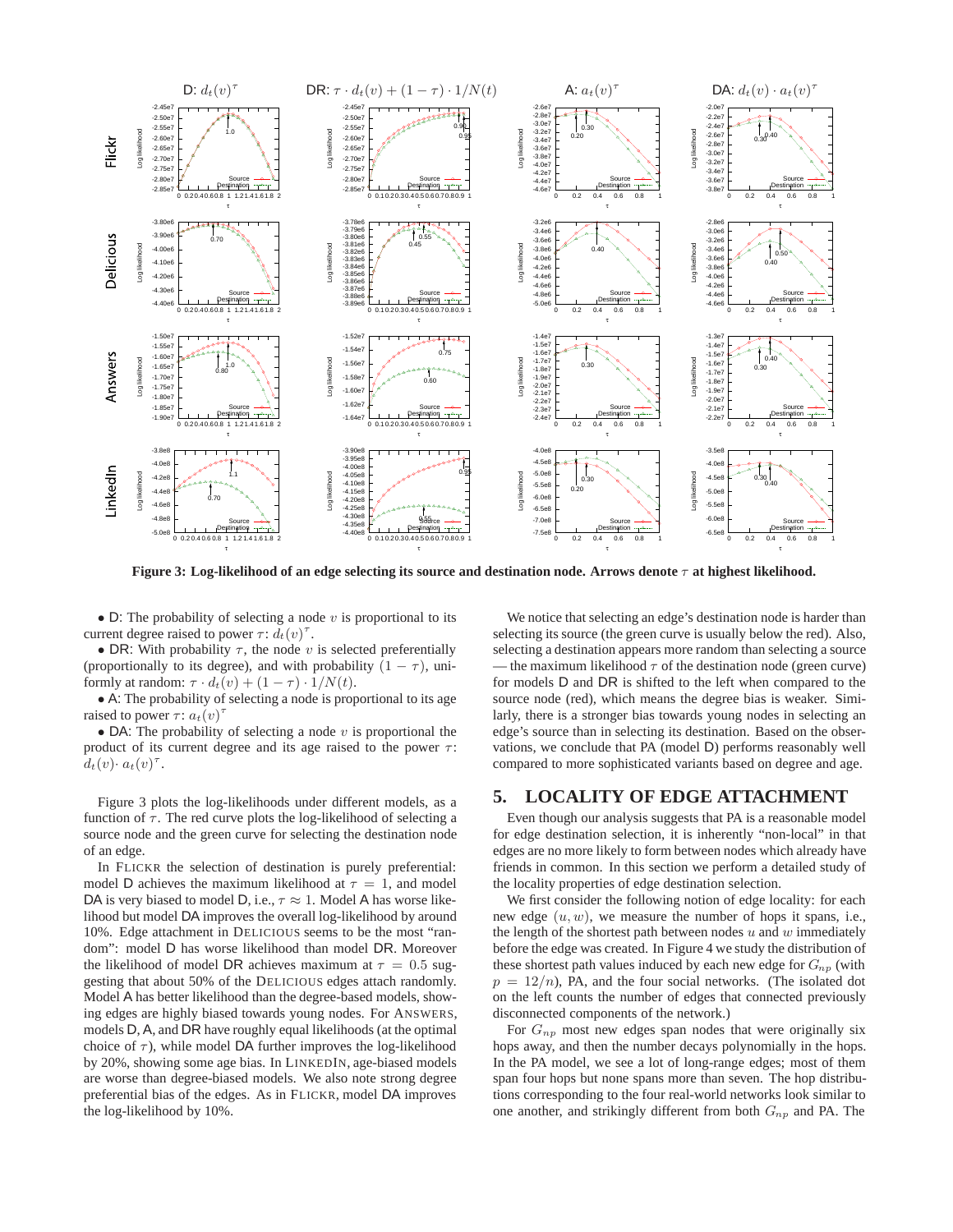

**Figure 4:** Number of edges  $E_h$  created to nodes h hops away. h = 0 **counts the number of edges that connected previously disconnected components.**

number of edges decays exponentially with the hop distance between the nodes (see Table 1 for fitted decay exponents  $\kappa$ ). This means that most edges are created locally between nodes that are close. The exponential decay suggests that the creation of a large fraction of edges can be attributed to locality in the network structure, namely most of the times people who are close in the network (e.g., have a common friend) become friends themselves.

These results involve counting the number of edges that link nodes certain distance away. In a sense, this overcounts edges  $(u, w)$  for which u and w are far away, as there are many more distant candidates to choose from — it appears that the number of long-range edges decays exponentially while the number of longrange candidates grows exponentially. To explore this phenomenon, we count the number of hops each new edge spans but then normalize the count by the total number of nodes at  $h$  hops. More precisely, we compute

$$
p_e(h) = \frac{\sum_{t} [e_t \text{ connects nodes at distance } h \text{ in } G_{t-1}]}{\sum_{t} (\text{# nodes at distance } h \text{ from the source node of } e_t)}.
$$

First, Figures 5(a) and (b) show the results for  $G_{np}$  and PA models. (Again, the isolated dot at  $h = 0$  plots the probability of a new edge connecting disconnected components.) In  $G_{np}$ , edges are created uniformly at random, and so the probability of linking is independent of the number of hops between the nodes. In PA, due to degree correlations short (local) edges prevail. However, a non-trivial amount of probability goes to edges that span more than two hops. (Notice the logarithmic  $y$ -axis.)

Figures 5(c)–(f) show the plots for the four networks. Notice the probability of linking to a node  $h$  hops away decays doubleexponentially, i.e.,  $p_e(h) \propto \exp(\exp(-h))$ , since the number of edges at  $h$  hops increases exponentially with  $h$ . This behavior is drastically different from both the PA and  $G_{np}$  models. Also note that almost all of the probability mass is on edges that close lengthtwo paths. This means that edges are most likely to close triangles, i.e., connect people with common friends.



**Figure 5: Probability of linking to a random node at** h **hops from source node. Value at**  $h = 0$  hops is for edges that connect **previously disconnected components.**



**Figure 6: Triangle-closing model: node** u **creates an edge by selecting intermediate node** v**, which then selects target node** w **to which the edge** (u, w) **is created.**

Column  $E_{\Delta}$  in Table 1 further illustrates this point by presenting the number of triangle-closing edges. FLICKR and LINKEDIN have the highest fraction of triangle-closing edges, whereas ANSWERS and DELICIOUS have substantially less such edges. Note that here we are not measuring the fraction of nodes participating in triangles. Rather, we unroll the evolution of the network, and for every new edge check to see if it closes a new triangle or not.

#### **5.1 Triangle-closing models**

Given that such a high fraction of edges close triangles, we aim to model how a length-two path should be selected. We consider a scenario in which a source node  $u$  has decided to add an edge to some node  $w$  two hops away, and we are faced with various alternatives for the choice of node w. Figure 6 illustrates the setting. Edges arrive one by one and the simplest model to close a triangle (edge  $(u, w)$  in the figure) is to have u select a destination w randomly from all nodes at two hops from u.

To improve upon this baseline model we consider various models of choosing node  $w$ . We consider processes in which  $u$  first selects a neighbor  $v$  according to some mechanism, and  $v$  then selects a neighbor  $w$  according to some (possibly different) mechanism. The edge  $(u, w)$  is then created and the triangle  $(u, v, w)$  is closed. The selection of both  $v$  and  $w$  involves picking a neighbor of a node. We consider five different models to pick a neighbor  $v$  of  $u$ , namely, node  $v$  is chosen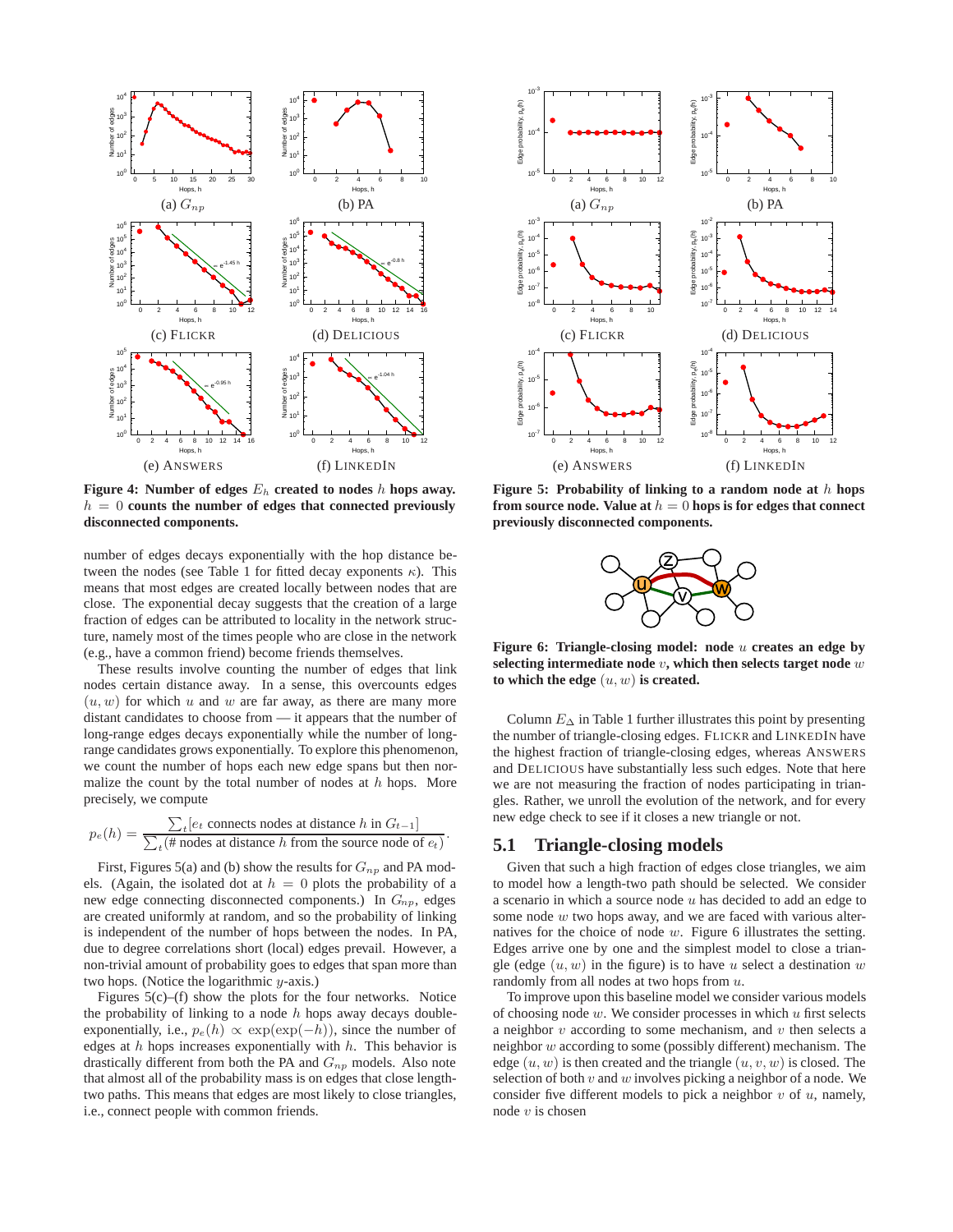| <b>FLICKR</b>                 | random | deg <sup>0.2</sup> | com  | $last-0.4$    | $comlast^{-0.4}$ |
|-------------------------------|--------|--------------------|------|---------------|------------------|
| random                        | 13.6   | 13.9               | 14.3 | 16.1          | 15.7             |
| deg <sup>0.1</sup>            | 13.5   | 14.2               | 13.7 | 16.0          | 15.6             |
| $last^{0.2}$                  | 14.7   | 15.6               | 15.0 | 17.2          | 16.9             |
| com                           | 11.2   | 11.6               | 11.9 | 13.9          | 13.4             |
| $comlast^{0.1}$               | 11.0   | 11.4               | 11.7 | 13.6          | 13.2             |
|                               |        |                    |      |               |                  |
| <b>DELICIOUS</b>              | random | $deg^{0.3}$        | com  | $last^{-0.2}$ | $comlast^{-0.2}$ |
| random                        | 11.7   | 12.4               | 13.8 | 13.2          | 15.1             |
| deg <sup>0.2</sup>            | 12.2   | 12.8               | 14.3 | 13.7          | 15.6             |
| $last-0.3$                    | 13.8   | 14.6               | 16.0 | 15.3          | 17.2             |
| com                           | 13.6   | 14.4               | 15.8 | 15.2          | 17.1             |
| $\text{comlast}^{-0.2}$       | 14.7   | 15.6               | 16.9 | 16.3          | 18.2             |
|                               |        |                    |      |               |                  |
|                               |        |                    |      |               |                  |
| <b>ANSWERS</b>                | random | $deg^{0.3}$        | com  | $last^{-0.2}$ | $comlast^{-0.2}$ |
| random                        | 6.80   | 10.1               | 11.8 | 9.70          | 13.3             |
| $deg^{0.2}$                   | 7.18   | 10.5               | 12.2 | 10.1          | 13.7             |
| $last^{-0.3}$                 | 9.95   | 13.4               | 15.0 | 12.8          | 16.4             |
| com                           | 6.82   | 10.3               | 11.8 | 9.80          | 13.4             |
| $comlast^{0.2}$               | 7.93   | 11.5               | 12.9 | 10.9          | 14.5             |
|                               |        |                    |      |               |                  |
| LINKEDIN                      | random | $deg^{0.1}$        | com  | $last^{-0.1}$ | $comlast^{-0.1}$ |
| random                        | 16.0   | 16.5               | 18.2 | 17.2          | 18.5             |
| $\deg^{0.1}$<br>$last^{-0.1}$ | 15.9   | 16.4               | 18.0 | 17.0          | 18.4             |

**Table 2: Triangle-closing models. First pick intermediate node** v **(fix column), then target node** w **(fix row). The cell gives percent improvement over the log-likelihood of picking a random node two hops away (baseline).**

• random: uniformly at random,

• deg<sup> $\tau$ </sup>: proportional to degree raised to power  $\tau$ ,  $d(v)^{\tau}$ ,

• com: prop. to the number of common friends  $c(u, v)$  with  $u$ ,

• last<sup> $\tau$ </sup>: proportional to the time passed since v last created an edge raised to power  $\tau$ ,

 $\bullet$  comlast<sup> $\tau$ </sup>: proportional to the product of the number of common friends with  $u$  and the last activity time, raised to power  $\tau$ .

As stated before, we can compose any two of these basic models to choose a two-hop neighbor, i.e., a way to close the triangle. For instance, the last<sup> $0.1$ </sup>-com model will work as follows: u will employ the last<sup> $0.1$ </sup> model to select node v, v will employ the com model to select node  $w$ , and then  $u$  will add an edge to  $w$ , closing the triangle  $(u, v, w)$ . We consider all 25 five possible composite models for selecting a two-hop neighbor and evaluate them by the likelihood that the model generated all the edges that closed lengthtwo paths in the real network.

Table 2 shows the percent improvement of various triangle-closing models over the log-likelihood of choosing a two-hop neighbor uniformly at random as a destination of the edge (the baseline). The simplest model, random-random, works remarkably well and has many desirable properties. It gives higher probability to nodes with more length-two paths, discounting each path by roughly  $1/d(v)$ . Moreover, it is also biased towards high-degree nodes, as they have multiple paths leading towards them.

The deg<sup>1.0</sup>-random model weighs each node w by roughly the number of length-two paths between  $u$  and  $w$ . However, we find that it performs worse than random-random. For the more general deg<sup> $\tau$ </sup>-random, the optimal value of  $\tau$  varies from 0.1 to 0.3 over all the four networks, and this model provides meaningful improvements only for the ANSWERS network.

The com model considers the strength of a tie between  $u$  and  $v$ , which we approximate by the number of common friends  $c(u, v)$  of nodes  $u$  and  $v$ ; the larger the value, the stronger the tie. By selecting v with probability proportional to  $c(u, v)$ , we get a substantial gain in model likelihood. A factor that further improves the model is the



**Figure 7: Exponentially distributed node lifetimes.**

recency of activity by v, captured by  $\textsf{last}^{\tau}$ . By selecting nodes that have recently participated in a new edge with higher probability, we get another sizable improvement in the model likelihood. These two capture the finer details of network evolution.

In summary, while degree helps marginally, for all the networks, the random-random model gives a sizable chunk of the performance gain over the baseline (10%). Due its simplicity, we choose this as the triangle-closing model for the rest of the paper.

Note that the above methodology could be extended to edge creations other than triangle-closing. We chose to focus on the triangle-closing edges for two reasons. First, a high fraction of all edges created fall into this category, and hence an understanding of triangle-closing edges is an important first step towards understanding the overall network evolution. Second, with the exception of quite simplistic models, it is computationally infeasible to compute the likelihood at a distance greater than two hops as the number of nodes and possible paths increases dramatically.

# **6. NODE AND EDGE ARRIVAL PROCESS**

In this section we turn our focus to the edge initiation process that determines which node is responsible for creating a new edge (Section 6.1), and then to the process by which new nodes arrive into the network (Section 6.2).

# **6.1 Edge initiation**

In the following we assume that the sequence and timing of node arrivals is given, and we model the process by which nodes initiate edges. We begin by studying how long a node remains active in the social network, and then during this active lifetime, we study the specific times at which the node initiates new edges.

#### *6.1.1 Node lifetime*

To avoid truncation effects, we only consider those nodes whose last-created edge is in the first half of all edges in the data. Recall that the lifetime of a node u is  $a(u) = t_{d(u)}(u) - t_1(u)$ . We evaluate the likelihood of various distributions and observe that node lifetimes are best modeled by an exponential distribution,  $p_{\ell}(a) = \lambda \exp(-\lambda a)$ . Figure 7 gives the plot of the data and the exponential fits, where time is measured in days. In Table 5, the row corresponding to  $\lambda$  gives the values of fitted exponents. We note that the exponential distribution does not fit well the nodes with very short lifetimes, i.e., nodes that are invited into the network, create an edge and never return. But the distribution provides a very clean fit for nodes whose lifetime is more than a week.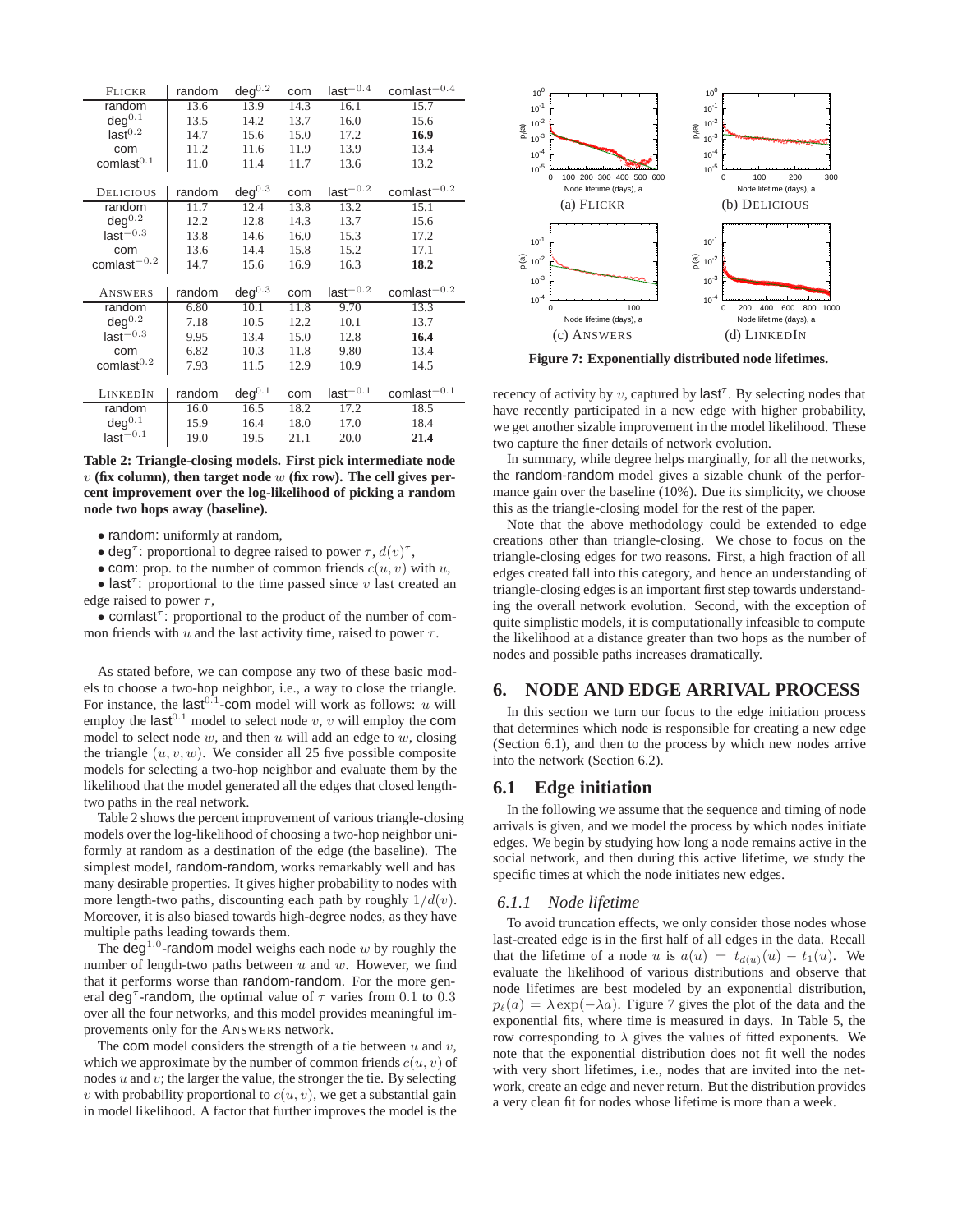| degree $d$             | power | log<br>power law |        | stretched |  |
|------------------------|-------|------------------|--------|-----------|--|
|                        | law   | exp. cutoff      | normal | exp.      |  |
|                        | 9.84  | 12.50            | 11.65  | 12.10     |  |
| 2                      | 11.55 | 13.85            | 13.02  | 13.40     |  |
| 3                      | 10.53 | 13.00            | 12.15  | 12.59     |  |
| 4                      | 9.82  | 12.40            | 11.55  | 12.05     |  |
| 5                      | 8.87  | 11.62            | 10.77  | 11.28     |  |
| $\leq 20$<br>avg., $d$ | 8.27  | 11.12            | 10.23  | 10.76     |  |

**Table 3: Edge gap distribution: percent improvement of the log-likelihood at MLE over the exponential distribution.**



**Figure 8: Edge gap distribution for a node to obtain the second** edge,  $\delta(1)$ , and MLE power law with exponential cutoff fits.

#### *6.1.2 Time gap between the edges*

Now that we have a model for the lifetime of a node  $u$ , we must model that amount of elapsed time between edge initiations from u. Let  $\delta_u(d) = t_{d+1}(u) - t_d(u)$  be the time it takes for the node u with current degree d to create its  $(d+1)$ -st out-edge; we call  $\delta_u(d)$ the *edge gap*. Again, we examine several candidate distributions to model edge gaps. Table 3 shows the percent improvement of the log-likelihood at the MLE over the exponential distribution. The best likelihood is provided by a power law with exponential cutoff:  $p_g(\delta(d); \alpha, \beta) \propto \delta(d)^{-\alpha} \exp(-\beta \delta(d))$ , where d is the current degree of the node. (Note that the distribution is neither exponential nor Poisson, as one might be tempted to assume.) We confirm these results in Figure 8, in which we plot the MLE estimates to gap distribution  $\delta(1)$ , i.e., distribution of times that it took a node of degree 1 to add the second edge. In fact, we find that all gaps distributions  $\delta(d)$  are best modeled by a power law with exponential cut-off (Table 3 gives improvements in log-likelihoods for  $d = 1, \ldots, 5$  and the average for  $d = 1, \ldots, 20$ .

For each  $\delta(d)$  we fit a separate distribution and Figure 9 shows the evolution of the parameters  $\alpha$  and  $\beta$  of the gap distribution, as a function of the degree  $d$  of the node. Interestingly, the power law exponent  $\alpha(d)$  remains *constant* as a function of d, at almost the same value for all four networks. On the other hand, the exponential cutoff parameter  $\beta(d)$  increases *linearly* with d, and varies by an order of magnitude across networks; this variation models the extent to which the "rich get richer" phenomenon manifests in each network. This means that the slope  $\alpha$  of power-law part remains constant, only the exponential cutoff part (parameter  $\beta$ ) starts to kick in sooner and sooner. So, nodes add their  $(d+1)^{st}$ edge faster than their  $d^{th}$  edge, i.e., nodes start to create more and more edges (sleeping times get shorter) as they get older (and have higher degree). So, based on Figure 9, the overall gap distribution can be modeled by  $p_g(\delta|d; \alpha, \beta) \propto \delta^{-\alpha} \exp(-\beta d\delta)$ .



**Figure 9: Evolution of the**  $\alpha$  **and**  $\beta$  **parameters with the current node degree** d,  $\alpha$  **remains constant, and**  $\beta$  **linearly increases.** 



**Figure 10: Number of nodes over time.**

Given the above observation, a natural hypothesis would be that nodes that will attain high degree in the network are in some way a priori special, i.e., they correspond to "more social" people who would inherently tend to have shorter gap times and enthusiastically invite friends at a higher rate than others, attaining high degree quickly due to their increased activity level. However, this phenomenon does not occur in any of the networks. We computed the correlation coefficient between  $\delta(1)$  and the final degree  $d(u)$ . The correlation values are  $-0.069$  for DELICIOUS,  $-0.043$ for FLICKR, −0.036 for ANSWERS, and −0.027 for LINKEDIN. Thus, there is almost no correlation, which shows that the gap distribution is independent of a node's final degree. It only depends on node lifetime, i.e., high degree nodes are not a priori special, they just live longer, and accumulate many edges.

#### **6.2 Node arrivals**

Finally, we turn to the question of modeling node arrivals into the system. Figure 10 shows the number of users in each of our networks over time, and Table 4 captures the best fits. FLICKR grows exponentially over much of our network, while the growth of other networks is much slower. DELICIOUS grows slightly superlinearly, LINKEDIN quadratically, and ANSWERS sublinearly. Given these wild variations we conclude the node arrival process needs to be specified in advance as it varies greatly across networks due to external factors.

# **7. A NETWORK EVOLUTION MODEL**

We first take stock of what we have measured and observed so far. In Section 6.2, we analyzed the node arrival rates and showed that they are network-dependent and can be succinctly represented by a node arrival function  $N(t)$  that is either a polynomial or an exponential. In Section 6.1, we analyzed the node lifetimes and showed they are exponentially distributed with parameter  $\lambda$ . In Section 4.1, we argued that the destination of the first edge of a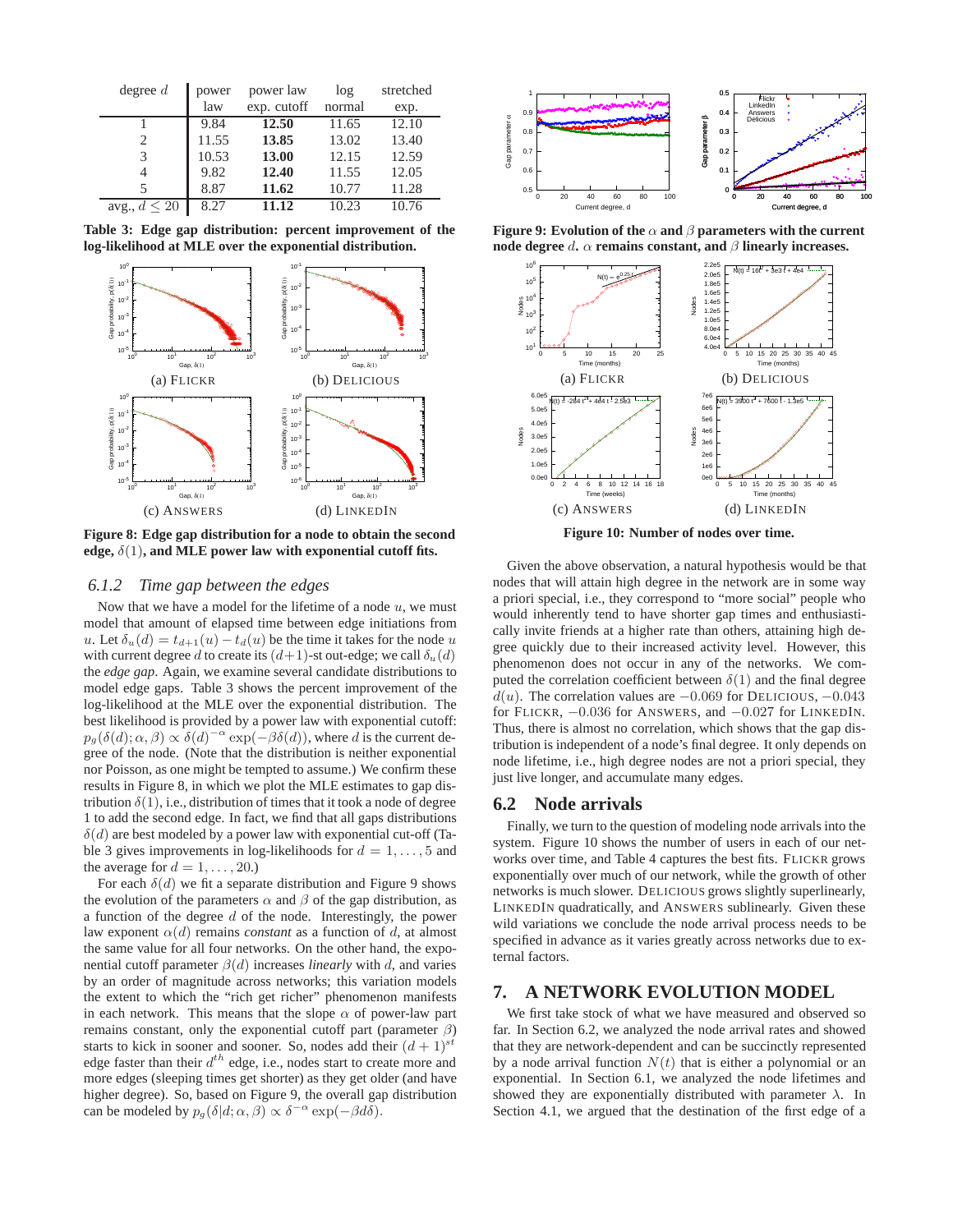| <b>Network</b>   | N(t)                        |
|------------------|-----------------------------|
| <b>FLICKR</b>    | $\exp(0.25t)$               |
| <b>DELICIOUS</b> | $16t^2 + 3000t + 40000$     |
| <b>ANSWERS</b>   | $-284t^2 + 40000t - 2500$   |
| <b>LINKEDIN</b>  | $3900t^2 + 76000t - 130000$ |

**Table 4: Node arrival functions.**

node is chosen proportional to its degree (i.e., preferentially attached). In Section 6.1, we analyzed the time gaps between edge creation at a node and showed they can be captured by a power law with exponential cutoff, with parameters  $\alpha$ ,  $\beta$ . In Section 5, we showed that most of the edges span two hops, and the simple random-random triangle-closing model works well.

Motivated by these observations, we now present a complete network evolution model. Our model is parameterized by  $N(\cdot)$ ,  $\lambda$ ,  $\alpha$ ,  $\beta$ , and operates as follows.

- 1. Nodes arrive using the node arrival function  $N(\cdot)$ .
- 2. Node  $u$  arrives and samples its lifetime  $\alpha$  from the exponential distribution  $p_{\ell}(a) = \lambda \exp(-\lambda a)$ .
- 3. Node  $u$  adds the first edge to node  $v$  with probability proportional to its degree.
- 4. A node u with degree d samples a time gap  $\delta$  from the distribution  $p_q(\delta|d; \alpha, \beta) = (1/Z)\delta^{-\alpha} \exp(-\beta d\delta)$  and goes to sleep for  $\delta$  time steps.
- 5. When a node wakes up, if its lifetime has not expired yet, it creates a two-hop edge using the random-random triangleclosing model.
- 6. If a node's lifetime has expired, then it stops adding edges; otherwise it repeats from step 4.

The values of  $N(\cdot)$  for the four networks are given in Table 4 and the values of  $\alpha$ ,  $\beta$ ,  $\lambda$  are given in Table 5.

Note that one could also use more sophisticated edge placement techniques, like random surfer model [5] or other triangle-closing techniques as discussed in Section 5.1. For example, in step 5, a node u can pick a sequence of nodes  $(u = w_0, w_1, \ldots, w_k = w)$ , where each  $w_i$  is picked uniformly from the neighbors of  $w_{i-1}$ , and the sequence length  $k$  is chosen from the distribution in Figure 4. Node  $u$  then links to  $w$ .

#### **7.1 Gaps and power law degree distribution**

We now show that our model, node lifetime combined with gaps, produces power law out-degree distribution. This is interesting as a model of temporal behavior (lifetime plus gaps) gives rise to a network property.

THEOREM 1. *The out-degrees are distributed according to a power law with exponent*  $1 + \frac{\lambda \Gamma(2-\alpha)}{\beta \Gamma(1-\alpha)}$ *.* 

PROOF SKETCH. We first compute the normalizing constant Z of the gap distribution  $p_g(\delta|d; \alpha, \beta)$ :

$$
Z = \int_0^\infty \delta^{-\alpha} e^{-\beta d\delta} d\delta = \frac{\Gamma(1-\alpha)}{(\beta d)^{1-\alpha}}.
$$
 (1)

Let  $a$  be the lifetime sampled from the exponential distribution  $p_{\ell}(a) = \lambda \exp(-\lambda a)$ . Recall the edge creation process: a node adds its first edge and samples the next gap  $\delta(1)$  according to  $p_q(\cdot)$ , sleeps for  $\delta(1)$  time units, creates the second edge, samples a new gap  $\delta(2)$  according to  $p_q(\cdot)$ , sleeps for  $\delta(2)$  units, and so on until it uses up all of its lifetime  $a$ . This means that for a node  $u$  with lifetime  $a = a(u)$  and final degree  $D = d(u)$ , we have

$$
\sum_{d=1}^{D} \delta(k) \le a.
$$
 (2)

|           | <b>FLICKR</b> | <b>DELICIOUS</b> | ANSWERS | LINKEDIN |
|-----------|---------------|------------------|---------|----------|
|           | 0.0092        | 0.0052           | 0.019   | 0.0018   |
| $\alpha$  | 0.84          | 0.92             | 0.85    | 0.78     |
|           | 0.0020        | 0.00032          | 0.0038  | 0.00036  |
| true      | 1.73          | 2.38             | 1.90    | 2.11     |
| predicted | 1.74          | 2.30             | 1.75    | 2.08     |

**Table 5: Predicted by Theorem 1 vs true degree exponents.**

Analogous to (1), we obtain the expected time gap  $E(\delta | d; \alpha, \beta)$  for a node of degree d:

$$
E(\delta|d; \alpha, \beta) = \frac{\Gamma(2-\alpha)}{\Gamma(1-\alpha)} (\beta d)^{-1}.
$$
 (3)

Combining  $(2)$  and  $(3)$ , we relate the lifetime a and the expected final degree  $D$  of a node:

$$
\sum_{d=1}^{D} \frac{\Gamma(2-\alpha)}{\Gamma(1-\alpha)} (\beta d)^{-1} = \frac{\Gamma(2-\alpha)}{\Gamma(1-\alpha)} \beta^{-1} \sum_{d=1}^{D} d^{-1} \le a.
$$
 (4)

Notice that  $\sum_{d=1}^{D} d^{-1} = \Theta(\ln D)$ . From (4), the final degree D a node with lifetime a is of a node with lifetime a is

$$
D \approx \exp\left(\frac{\Gamma(1-\alpha)}{\Gamma(2-\alpha)}\beta a\right).
$$

Thus, D is an exponential function of the age a, i.e.,  $D = r(a)$  $\exp(\mu a)$ , where  $\mu = \frac{\Gamma(1-\alpha)}{\Gamma(2-\alpha)} \beta$ . Since node lifetimes are exponen-<br>tially distributed with proporator ), we now compute the distributially distributed with parameter  $\lambda$ , we now compute the distribution of D as a function of  $\lambda$  and  $\mu$  as follows:

$$
D \sim p_{\ell}(r^{-1}(D)) \left| \frac{dr^{-1}(D)}{dD} \right| = \frac{\lambda}{\mu D} e^{-(\lambda/\mu) \log D} = \frac{\lambda D^{-(1+\lambda/\mu)}}{\mu}.
$$

Thus, the degree distribution in our gap model follows a power law with exponent  $1 + \lambda/\mu$ , completing the proof.  $\Box$ 

**Validation of the model.** We validate the accuracy of our modeling assumptions by empirically estimating the lifetime  $\lambda$ , and gap distribution  $\alpha$ ,  $\beta$  parameter values for each network. We then apply Theorem 1, which yields the power-law degree exponents produced by our model. Then we empirically measure the true power law degree exponents of the four networks and compare them to predictions of Theorem 1. Table 5 shows the results. Note the predicted degree exponents remarkably agree with the true exponents, validating our model. This is interesting as we specified the model of temporal node behavior (lifetime+gaps) that results in a accurate structural network property (power-law degree distribution).

## **7.2 Unfolding network evolution**

To further our understanding of the network evolution, especially the edge creation process, we perform the following semisimulation. We consider the real network  $G_{T/2}$  and evolve it from  $t = T/2, \ldots, T$  using the random-random model to obtain a network  $G_T'$ . At the end of the evolution, we compare the macroscopic properties of  $G'_T$  and  $G_T$ . For completeness, we also compare the results to the vanilla PA model.

More precisely, we evolve  $G_{T/2}$  by considering all the edges that were created after time  $T/2$  between the nodes in  $G_{T/2}$ . (We do not allow new nodes to join  $G_{T/2}$ .) We consider two different processes to place these new edges. In the first process (PA), we select two nodes preferentially, with probabilities proportional to their degrees, and add an edge. In the second process (RR), we use the random-random triangle-closing model, i.e., we first select a node preferentially and then pick a node two hops away using the random-random model.